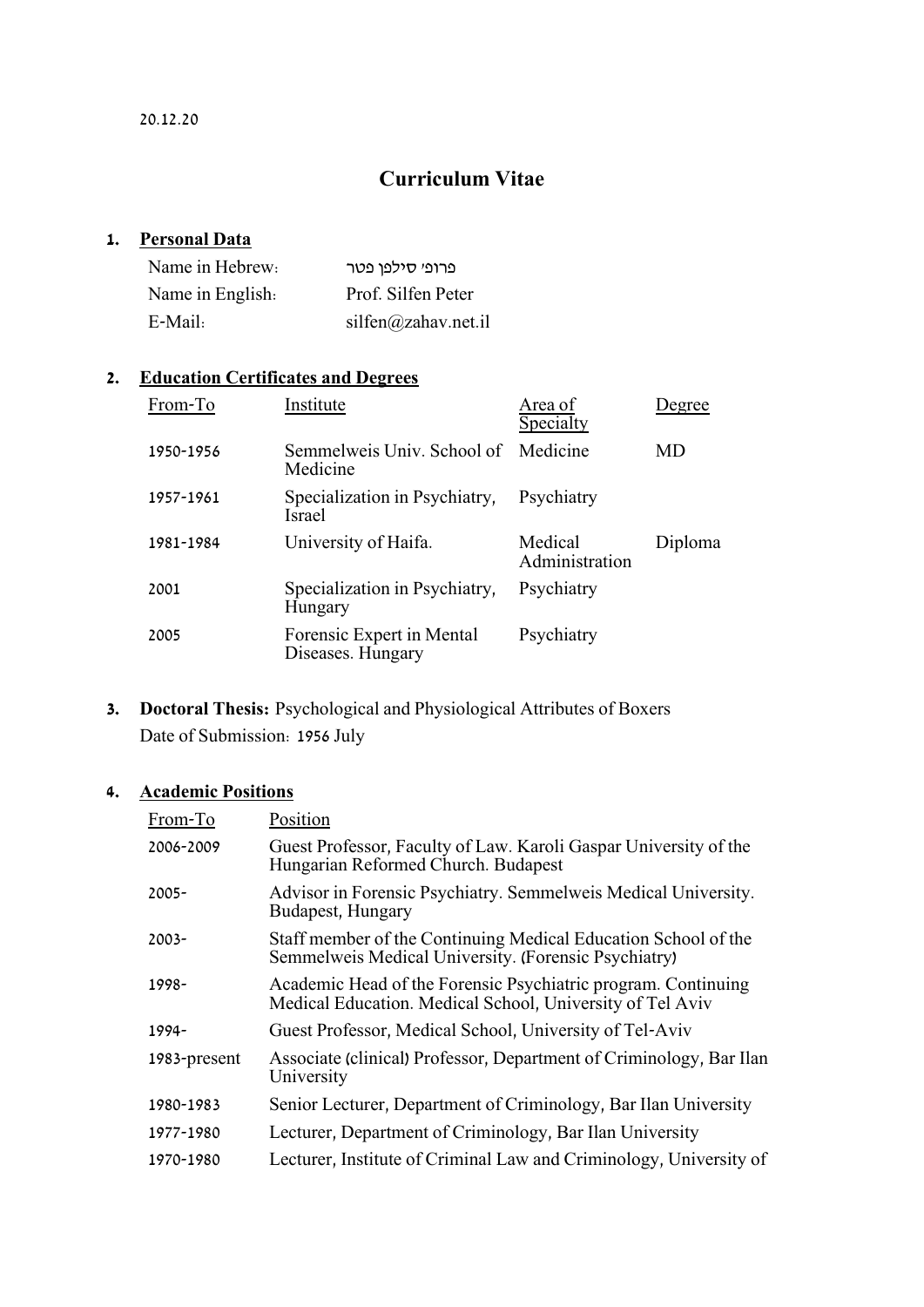| From-To   | Position                                                 |
|-----------|----------------------------------------------------------|
|           | Tel Aviv                                                 |
| 1964-1970 | Lecturer, Department of Criminology, Bar Ilan University |

### **5. Positions Held**

| From-To      | Institute             |                                                        | Title                                                                                |  |
|--------------|-----------------------|--------------------------------------------------------|--------------------------------------------------------------------------------------|--|
| 2009-present | Ministry of<br>Health | Yehuda Abarbanel Mental<br><b>Health Center</b>        | Director of the Clinic<br>for Diagnosis and<br>Treatment of<br>Paraphilic Disorders. |  |
| 2003-2006    | Ministry of<br>Health | Audit and Evaluation Team                              | Supervisor                                                                           |  |
| 1998-2003    | Ministry of<br>Health | <b>Audit and Evaluation Team</b>                       | Director                                                                             |  |
| 1993-1997    | Ministry of           | Mental Health Center                                   | Director                                                                             |  |
|              | Health                | Beer-Ya'acov                                           |                                                                                      |  |
| 1968-1997    | Ministry of<br>Health | Mental Health Center, Israeli<br><b>Prison Service</b> | Director                                                                             |  |
| 1964-1968    | Ministry of<br>Health | Psychiatric Ward, Ramle<br>Prison                      | Director                                                                             |  |
| 1958-1964    | Ministry of<br>Health | Psychiatric Ward, Ramle<br>Prison                      | <b>Staff Psychiatrist</b>                                                            |  |
| 1957-1958    | Ministry of<br>Health | Mental Health Hospital, Acre                           | <b>Assistant Physician</b>                                                           |  |

### **6. Academic Administrative Positions Held:**

| From-To             | Institute                                                                      | Position                                             |
|---------------------|--------------------------------------------------------------------------------|------------------------------------------------------|
| 2004-2006           | Bar Ilan University. Department of<br>Criminology                              | Head of the Advanced Studies<br>Committee.           |
| 1979-2001           | Bar-Ilan University. Department of<br>Criminology                              | Director of the Clinical<br>Criminology Division     |
| 2000-2009           | Western Galilee College                                                        | Head of Criminology                                  |
|                     |                                                                                | Department                                           |
| $2009 -$<br>present | The Galilee Institution of Continuing<br><b>Education and Clinical Studies</b> | Academic Head                                        |
| 1994-2009           | Tel-Aviv University Medical School                                             | Head of the Diploma Course<br>in Forensic Psychiatry |

# **7. Public Scientific Activities Outside the University:**

| From-To | Type of Activity or Appointment                                                |
|---------|--------------------------------------------------------------------------------|
|         | 1994-present Chairman of the Advisory Committee of the Prison Commissioner.    |
|         | 1994-present Scientific adviser to the Commander of the Israeli Prison Service |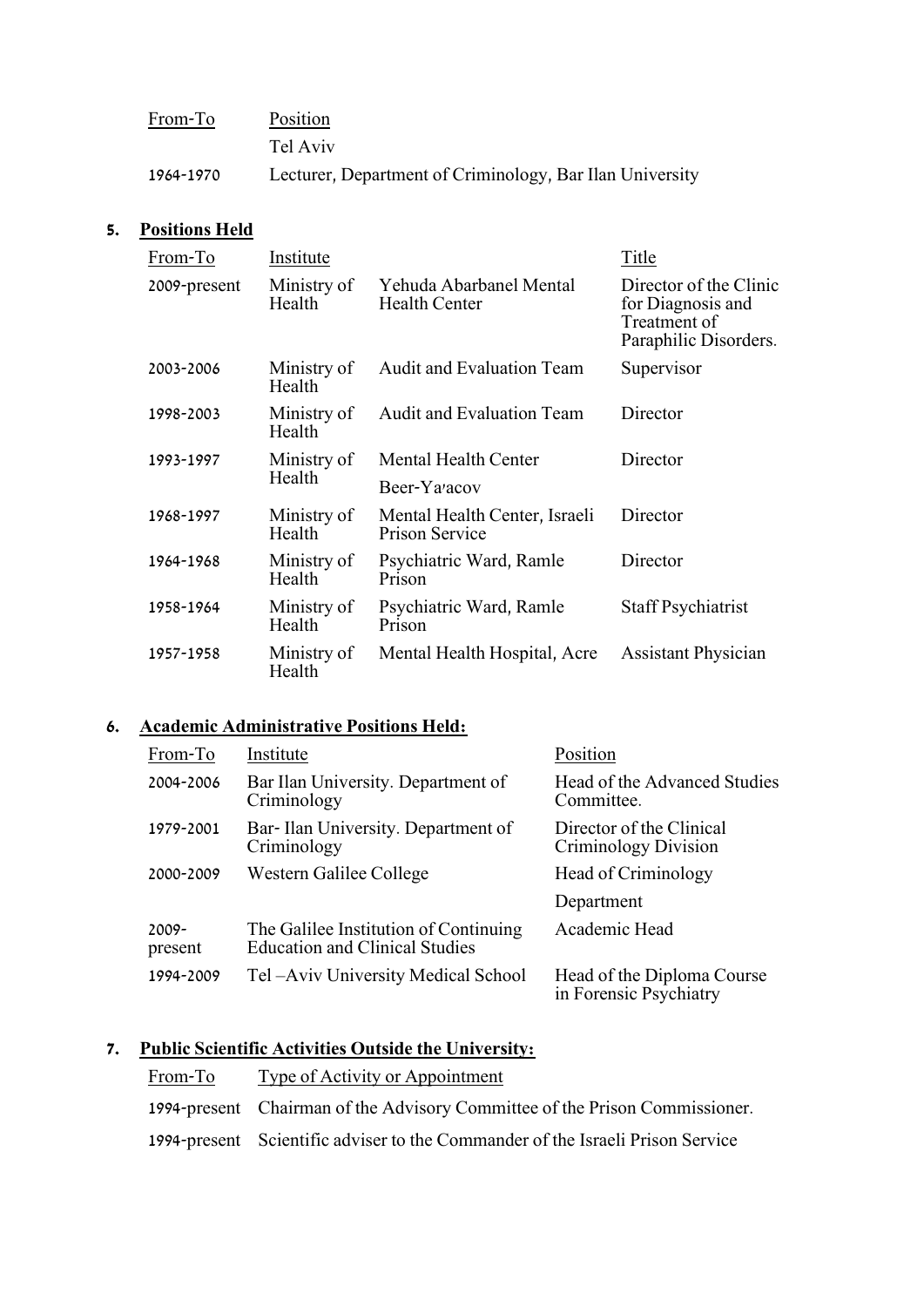| 1994-2007 | Member of the National Collegiums in Mental Health of the Ministry<br>of Health |
|-----------|---------------------------------------------------------------------------------|
| 2001-2005 | Member of the Scientific Collegiums of the Medical Association in<br>Israel     |
| 1992-1995 | Adviser in Forensic Psychiatry of the Portuguese Prison Service.                |

### **8. Supervising Graduate and Post-Graduate Students**

בין השנים 1984 ועד היום שימשתי כמנחה לכ- 40 סטודנטים באוניברסיטת בר-אילן במחלקה לקרימינולוגיה

### **9. Research Grants**

| From-To   | <b>Funding Agency</b>                                                              | Title                          |
|-----------|------------------------------------------------------------------------------------|--------------------------------|
| 2002      | University of Miskolc Hungary                                                      | <b>Visiting Professor</b>      |
| 2001      | <b>ELTE University Budapest</b>                                                    | <b>Visiting Professor</b>      |
| 1991-1994 | WHO                                                                                | Temporary Advisor for Portugal |
| 1989      | University of Lisbon, Portugal                                                     | <b>Visiting Professor</b>      |
| 1987      | University of Tubingen; Medical<br>School of Vienna; Medical School<br>of Budapest | Visiting Professor             |
| 1986      | University of Calgary, Canada                                                      | Visiting professor             |
| 1982      | University of Hanover. Germany                                                     | Visiting Scolar                |
| 1971      | WHO                                                                                | Fellowship                     |

### **10. Scientific Areas of Specialization**

Psychopathology of Offenders Psychotherapy with Mentally ill Offenders Medical Audit in the Health System Education in Criminology Ethics in Forensic Psychiatry and Criminology Quality Assurance in Mental Health Psychopathology of Holocaust Survivers Ethno-Criminology

### **11. Miscellaneous:**

**Membership** 

Israeli Medical Association Israeli Psychiatric Association Hungarian Psychiatric Association Israeli Criminological Association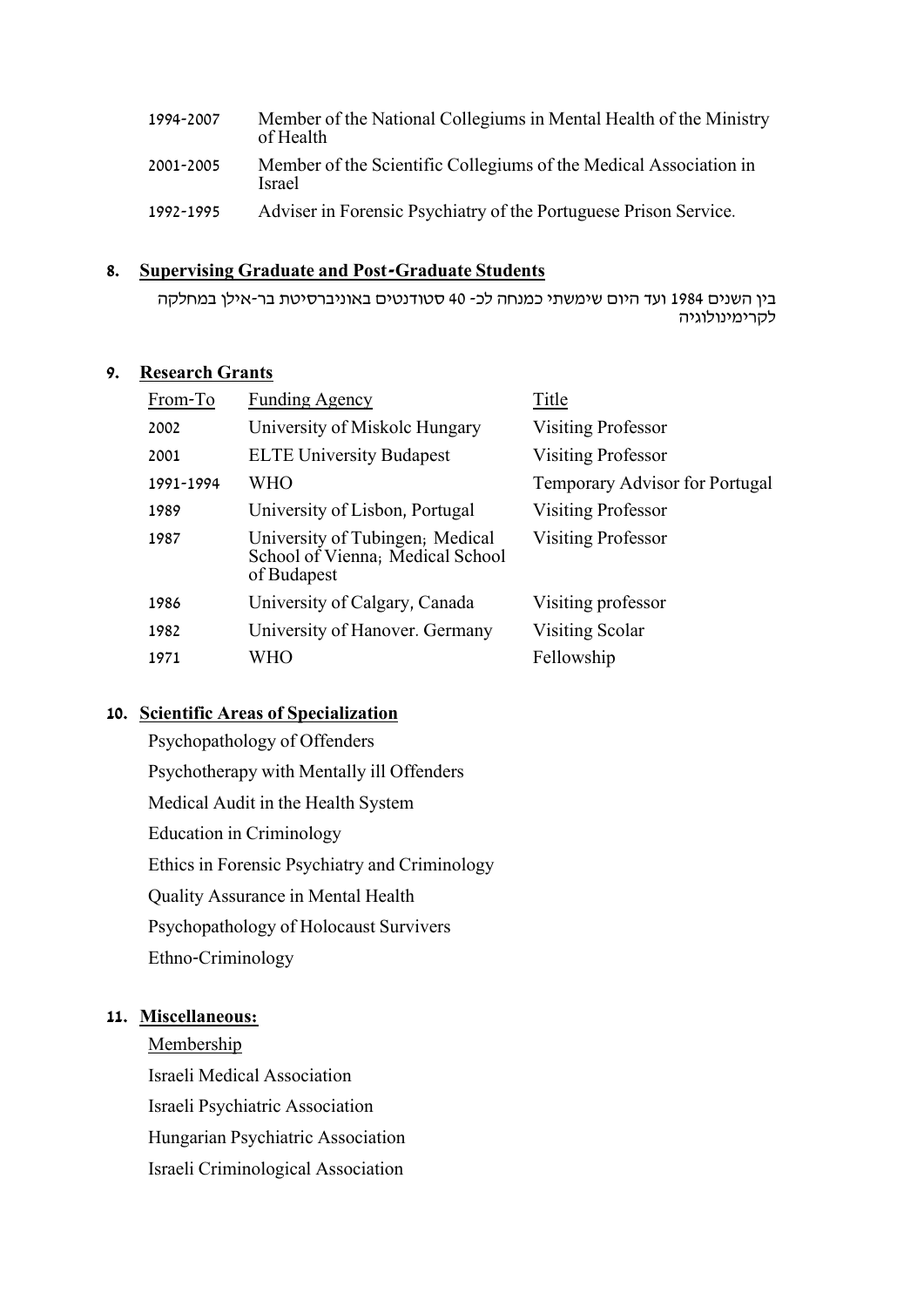Israeli Forensic Psychiatric Association Association of European Psychiatrists Academy of Psychiatry and Law (USA)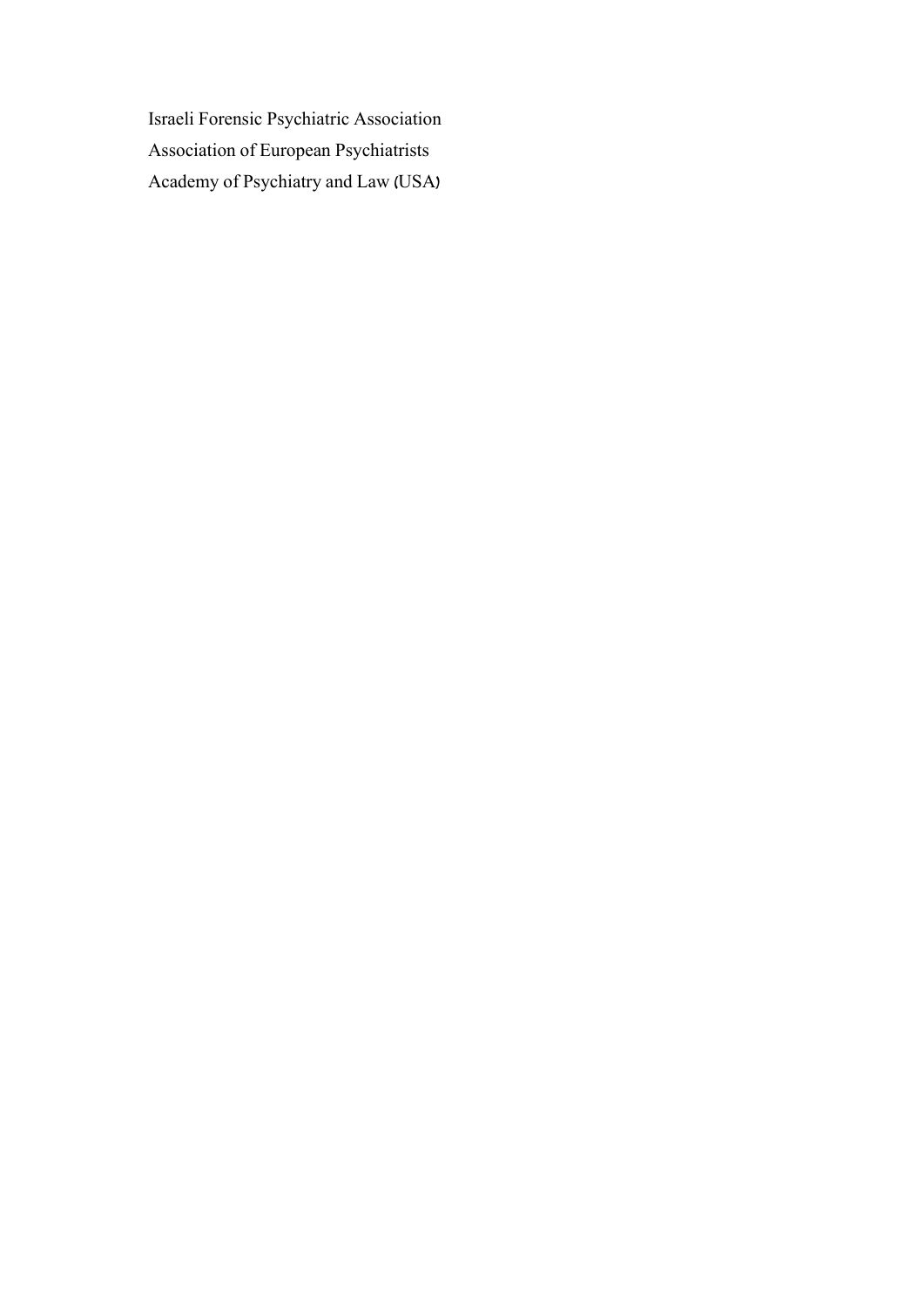### **Publications**

#### Prof. Silfen Peter

#### **Until Present Appointment**

#### **Chapters in Books**

Silfen, P. (1976). Experimental group work with wayward youth in Holon. Publication of the National Council of Crime Prevention and Offender Treatment. In: Crime Prevention with Youth, pp. 163-166 (Hebrew).

Silfen, P., et al. (1978). The willingness of prisoners in Israel to participate in medical experiments. In: Carmi, A. (Ed.), Medical Experimentation, Ramat-Gan: Turtledove Publishers, pp. 59-78.

Silfen, P. (1980). Theoretical and methodological outline on treatment of psychopaths (Character Neurosis). In: A. Guiffre (Ed.), La psicopatico Delinquente, Milano: Multi Paucis, pp. 533-537.

Silfen, P. (1981). Criminological aspects of juvenile vandalismus: A preliminary study. In A. Guiffre (Ed.), Il Vandalismo dei Giovani, Multi Paucis, pp. 517-530.

Silfen, P. (1981). Medicine in total institutions. In: Ilani Alon (Ed.), Medicine under Control of Moral, Tel-Aviv: Papyrus Publishing House, pp. 71-73 (Hebrew).

Silfen, P. (1982). Mutual dependency in psychotherapy. In: L. Riegel Cadka (Ed.), Crisis of Hope, pp. 151-152.

Ben David, S., & Silfen, P. (1982). The ethics of the probation officer. Whose agent is the probation officer? In: H., Kury (Ed.), Prevention abweichenden Verhaltens. Massnahmen der Vorbeugung und Nachbetreung. Koln: Heymans Verlang, pp. 652- 658.

#### **Articles in Refereed Journals**

Silfen, P. (1953). Lymphatic structure of the lung. University Papers of the University of Budapest (Hungarian).

Silfen, P., & Desi, I. (1955). Epidemiology of thyroid illnesses in Hungary. University Papers of the University of Budapest (Hungarian).

Silfen, P. (1967). Violence in prison. Delinquency and Society, 2, 51-53 (Hebrew).

Silfen, P., et al. (1976). The willingness of prisoners in Israel to participate in medical experiments. Crime and Social Deviance, 4, 21-30 (Hebrew).

Silfen, P., et al. (1976). Clinical criminology in Israel. International Journal of Offender Therapy and Comparative Criminology, 20, 19-25 (English).

Silfen, P., et al. (1977). The ethics of psychiatry in Israeli prisons. Crime and Social Deviance, <sup>5</sup>, 104-125 (Hebrew).

Silfen, P., et al. (1977). The adaptation of the older prisoners in Israel. International Journal of Offender Therapy and Comparative Criminology, 21, 57-65 (English).

Silfen, P., & Ben David, S. (1979). A concept of treatment in the juvenile prison. Crime and Social Deviance, 7, 97-107 (Hebrew).

Silfen, P., et al. (1980). Attitude of Israeli psychiatrists toward the treatment of criminals. Crime and Social Deviance, 8, 36-44 (Hebrew).

Silfen, P. (1980). For victimology without a victim. Crime and Social Deviance, 8, 53-57 (Hebrew).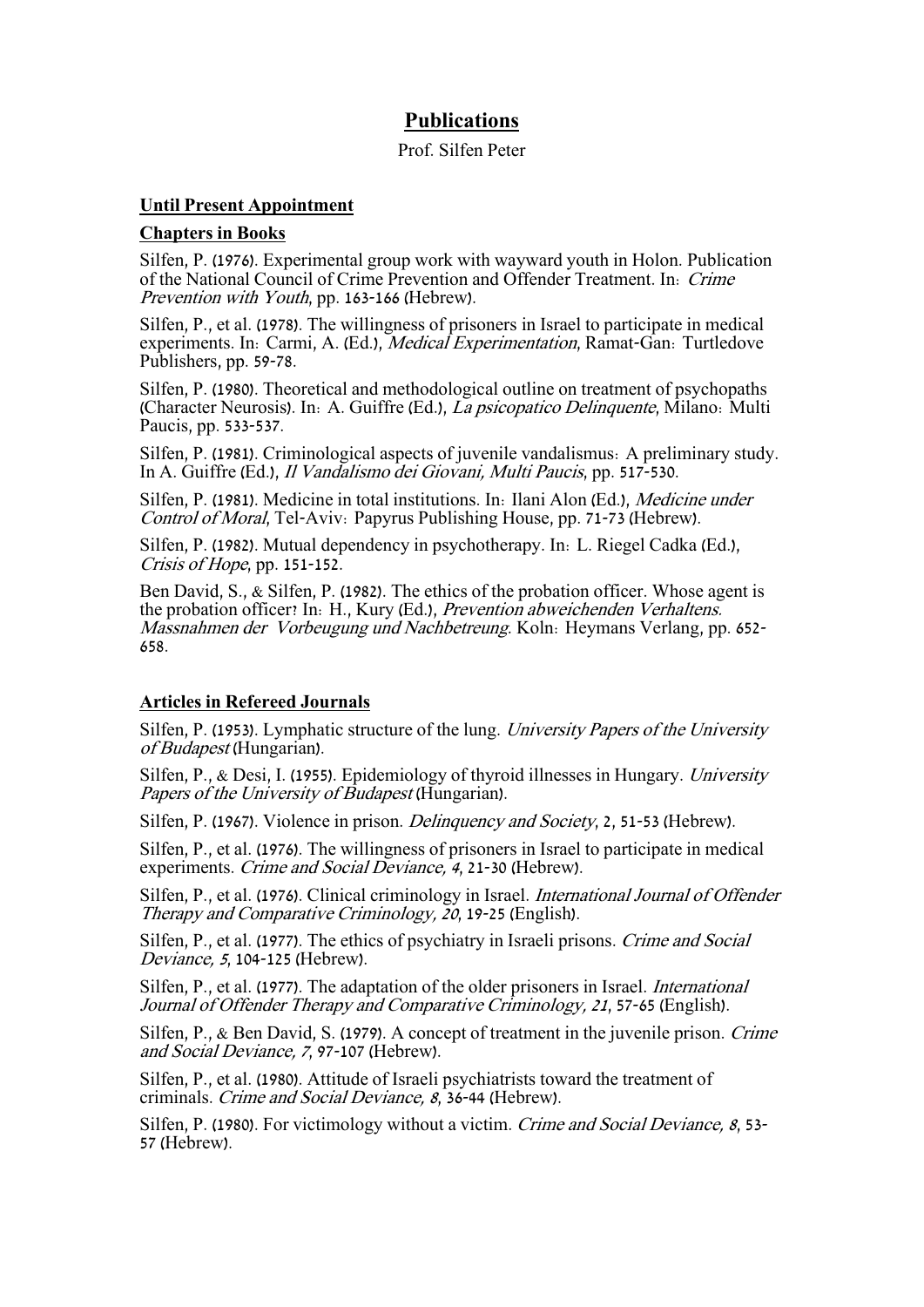Silfen, P. (1980). Die Methoden dr Psychotherapie bei Kriminellen in Israel. Monatschrift fur Kriminologie und Strafrechtsreform, 63, 298-302 (German).

Silfen, P., et al. (1982). From psychiatry to clinical criminology. *Medicine and Law, 1*, 199-206 (English).

Silfen, P., et al. (1983). Patient-therapist relationship in a borderline prisoner group. In: W.R. Minsel, W. Hekff, & W. Pete (Eds.), Proceedings of the First European Conference on Psychotherapy Research, Vol. II, Research on Psychotherapeutic Approaches. Lang Verlag, pp. 290-297 (English).

Silfen, P. (1983). Youth prison as an institute of rehabilitation. *Medicine and Law, 2*, 27-37 (English).

#### **Since Promotion to Associate Professor**

#### **Chapters in Books**

Silfen, P. (1986). Victimology without a victim. In: A. Carmi, S. Schneider, & A. Hefez (Eds.) Psychiatry, Law, and Ethics. Berlin: Springer Verlag, pp. 189-194.

Silfen, P. (1988). Clinical Criminology in Israel: A specific form of Criminology. In: M. Goeppinger (Ed). Applied Criminology, Forum Verlag, Godesberg, pp.115-119.

Ben-David, S., Alek, M., & Silfen, P. (2002). Victimization, Trauma, and Criminal Activity Among Prisoners in Israel. In: M. Addad, & Y. Wolf, (Eds.) Crime and Social Deviance. Bar Ilan University Press, Ramat Gan. Pp. 107-126.

#### **Articles in Refereed Journals**

Silfen, P. (1985). Clinical criminology: An emerging Profession. Medicine and Law, 4, 29-48 (English).

Silfen, P. (1985). Prison psychiatry: Medical or correctional discipline? Medicine and Law, 4, 239-249 (English).

Silfen, P. (1986). Psychotherapy with criminals: Illusion or reality? Medicine and Law, <sup>5</sup>, 427-430 (English).

Silfen, P., & Chechal, C. (1986). Therapeutic work with drug addicts in prison. Medicine and Law, 5, 505-513 (English).

Silfen, P. (1987). Mental health services for delinquents. Crime and Social Deviance, <sup>15</sup>, 87-100. (Hebrew).

Sigal, M.D., Altmark, D., Carmel, J., & Silfen, P. (1988). Muenchausen Syndrome by adult proxy. Medicine and Law, 7, 49-56 (English).

Lieder, O., Wolf, Y., Silfen, P., & Mikulyncer, N. (1988). Holocaust survivors perceived by their sons as victims of aggression. Crime and Social Deviance, 16, 51-68 (Hebrew).

Wolf, Y., Moab, Y., & Silfen, P. (1991). Attribution of aggression on the basis of information on predisposition, intention to hurt and extent of harm. Crime and Social Deviance, 18, 53-55 (Hebrew).

Wolf, Y., Friedlander, M., Adad, M., & Silfen, P. (1993). Moral judgement of borderline and antisocial personality. Sichot, 7, 135-143 (Hebrew).

Ben David, S., & Silfen, P. (1993). Rape, death, and resurrection: Male reaction after disclosure of the secret of being a rape victim. Medicine and Law, 12, 181-190 (English).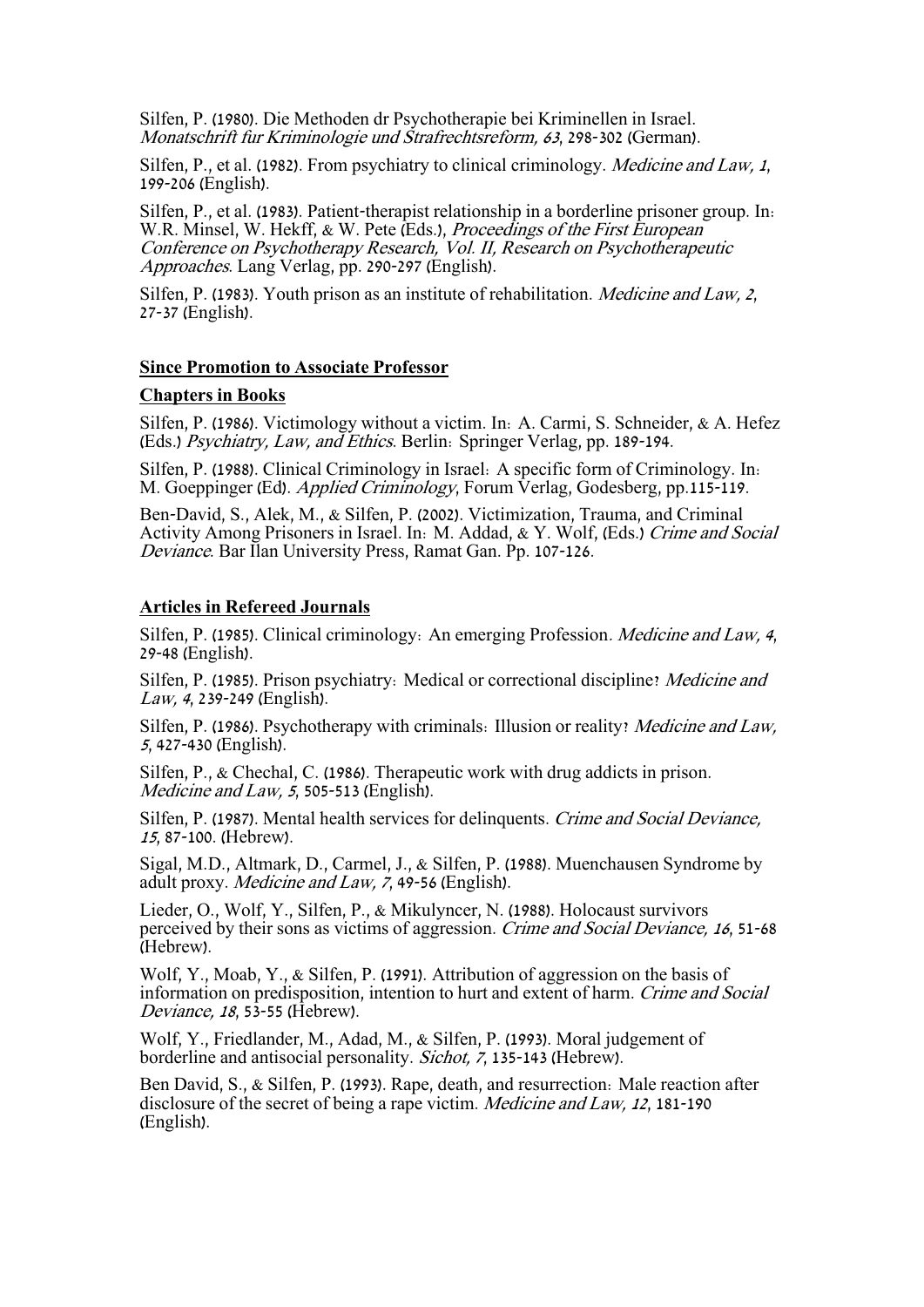Silfen, P., & Ben David, S. (1993). Clinical Criminology: A bridge between forensic professionals. Medicine and Law, 12, 479-486 (English).

Silfen, P., & Ben David, S. (1993). The forensic psychiatric hospital. Analise Psicologica,11, 37-47 (English).

Ben David, S., & Silfen, P. (1994). In Quest of Lost Father? Inmates Preference of Staff Relation in a Psychiatric Prison Ward. Journal of Offender Therapy and Comparative Criminology, 38(2), 131-139 (English).

Silfen, P., & Levy, A. (1995). Editorial: Forensic Psychiatry in Israel: Involuntary Outpatient Treatment. Israel Journal of Psychiatry, 32(2), 79 (English).

Silfen, P., & Levy, A. (1995). The Future of Forensic Psychiatry: The Suggested Israeli Model. Israel Journal of Psychiatry, 32(2), 86-93 (English).

Ben David, S., Silfen, P., & Cohen, D. (1996). Fearful Custodial or Fearless Personal Relations: Prison Guards' Fear as a Factor Shaping Staff-Inmate Relation Prototype. International Journal of Offender Therapy and Comparative Criminology, 40(2), 94- 104.

Gordon, H., Kirchov, E., & Silfen, P. (1996). Forensic Psychiatry in Israel: Some Comparisons with England and Wales. The Journal of Forensic Psychiatry, 7(1), 92- 113.

Silfen, P. (2007). Verlusterleben. Dialog, 15, 55-56.

#### **Papers Presented at Professional Congresses'**

Preliminary results with group therapy in the Israeli prisons (in Hebrew). Seminar of the Israeli Criminological Association, Tel-Aviv, 1963.

Violence in prison (in Hebrew). Seminar of the Institute of Criminology, Hebrew University, Jerusalem, 1967.

Group psychotherapy in prison (in Hebrew). International Group Therapy Seminar, Haifa, 1968.

Prison Service and parole (in English). International Seminar on Parole, Jerusalem, 1972.

Preparedness of Israeli prisoners to participate in medical experiments (in Hebrew). Congress on Medical Experiments, Tel-Aviv, 1974.

Older prisoners in Israel (in English). Congress on gerontology, Jerusalem, 1975.

Clinical Criminology in Israel (in Hebrew). 1st National Criminological Congress, Tel-Aviv, 1975.

Offender therapy in Israel (in German). Israel - German Criminological Seminar, Frankfurt, 1975.

Alternatives to prison (in Hebrew). 2nd National Criminological Congress, Jerusalem, 1977.

An optimistic view on psychotherapy with criminals in Israel (in German). 8th International Seminar on Schiksal Analysis, Pamplona, 1978.

Clinical Criminology in Israel (in English). 8th International congress of Criminology, Lisbon, 1978.

Theoretical and methodological outline on treatment of psychopaths (in English). International Seminar on Psychopathic Delinquents, Messina, 1979.

Socio-therapy in Israel (in German). 4th Seminar on Socio-therapy, Bielefeld, 1979.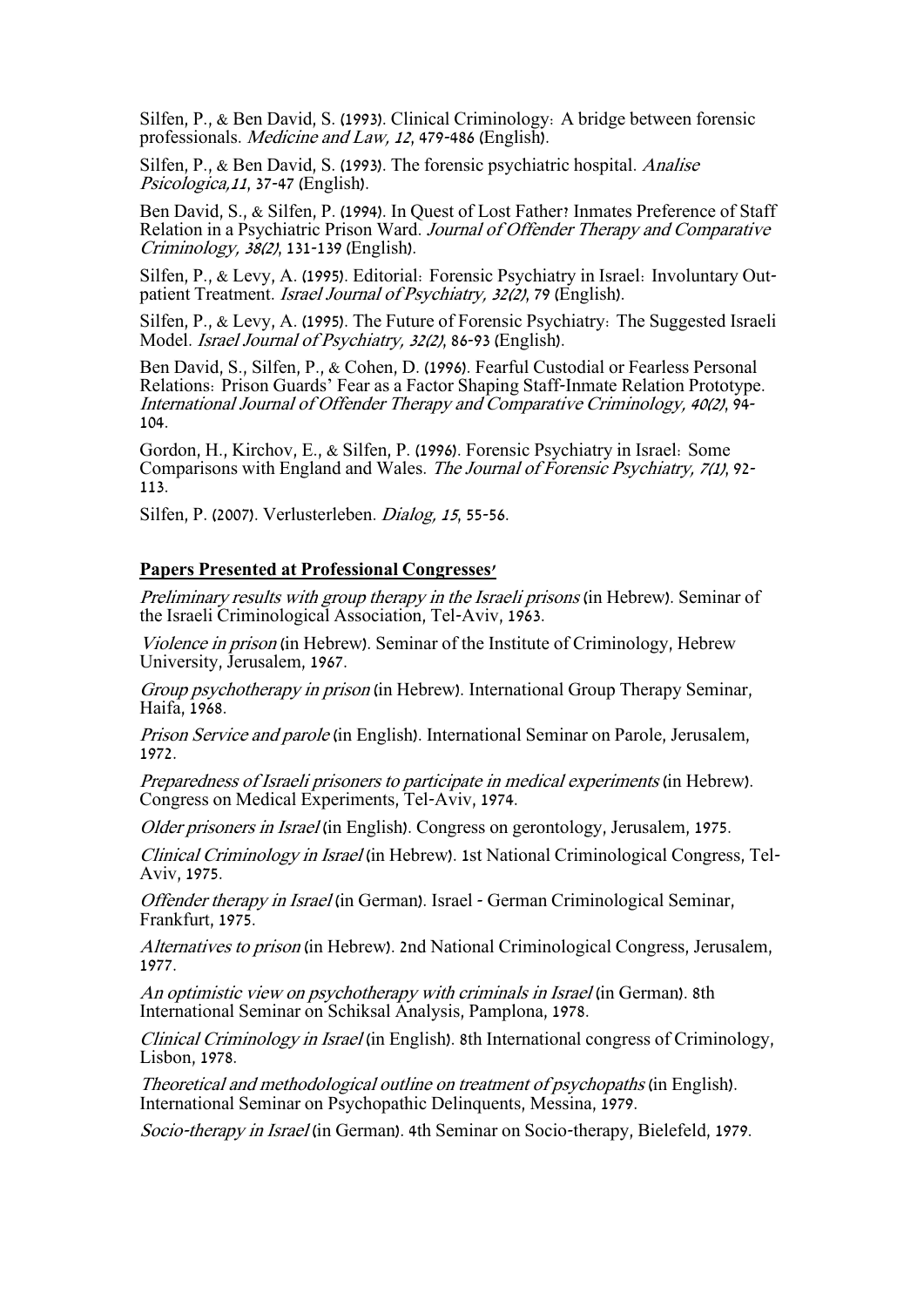New aspects in victimology (in German). 3rd Symposium on Victimology, Munster, 1979.

Training of Socio-therapists (in German). 5th Seminar on Socio-therapy, Bielefeld, 1980.

Criminological aspects of juvenile vandalism (in English). International Seminar on Juvenile Vandalisms. Messina, 1980.

Experience in treatment of drug users in the Israeli prisons (in Hebrew). 3rd National Criminological Congress, Tel-Aviv, 1980.

Mutual dependency in psychotherapy (in Hebrew). National Congress of Social Workers, Jerusalem, 1980.

Short term prisoners (in Hebrew). 4th National Criminological Congress, Tel-Aviv, 1981.

The drug addict in prison: A therapeutic experience (in English). International Congress on Drugs and Alcohol. Jerusalem 1981.

Patient-therapist relationship in a borderline prisoner group (in English). 1st European Congress on Psychotherapeutic Research, Trier, 1981.

From Psychiatry to Clinical Criminology (in Hebrew). 4th National Psychiatric Congress, Jerusalem, 1981.

The ethics of the Probation Officer (in English). International Symposium, Criminological Institute, Hannover, 1981.

For a victimology without a victim (in English). 1st International Congress on Psychiatry, Law and Ethics, Haifa, 1983.

A typical case of legal responsibility (in English). 1st International Congress on Psychiatry, Law, and Ethics, Haifa, 1983.

The interface between two professional bodies who do not speak the same language (in English). 1st International Congress on Psychiatry, Law, and Ethics, Haifa, 1983.

The regional psychiatrist (in English). 1st International Congress on Psychiatry, Law, and Ethics, Haifa,1983.

Deviations from the norm (in English). 1st International Congress on Psychiatry, Law, and Ethics, Haifa, 1983.

Dangerousness: Myth or reality? (in Hebrew). 6th National Criminological Congress, Haifa, 1983.

Some theoretical aspects of drug addiction in prison (in English). 2nd World Congress on Prison Health Care, Ottawa, 1983.

#### **Since Promotion to Associate Professor**

Munchausen Syndrome by adult proxy (in Hebrew). 6th National Psychiatric Congress, Safad, 1985.

Psychotherapy with criminals: Illusion or reality (in English). 13th International Congress of Psychotherapy, Opatja, 1985.

On dual loyalty (in English). 2nd International Congress on Psychiatry, Law, and Ethics, Tel-Aviv, 1986.

Clinical Criminology in Israel. A specific form of criminology (in English). 36th International Course in Criminology, Tubingen, 1986.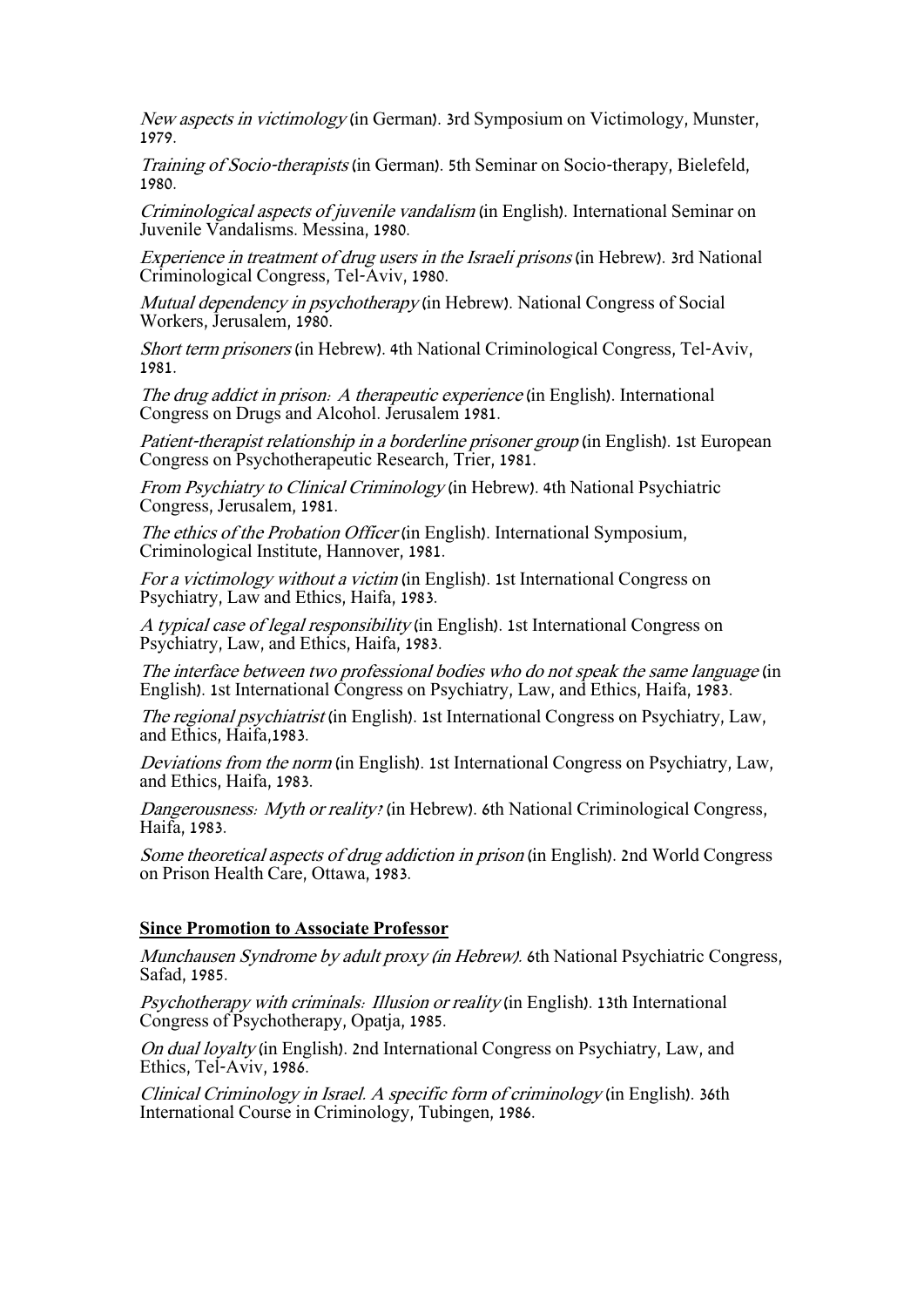Metodo psichoterapeuticos em doentes com perturbacao psiquiatrica "borderline". Conference "Criminologia Clinica e modelos de Tratamento", Centro de Estudos Judiciarios, Lisbon, May 1989.

Criminologia Clinica como disciplina independente na Psiquiatria Forense. Conferense "Criminologia Clinica e Modelos de Tratamento", Centro de Estudos Judiciarios, Lisbon, May 1989.

Experiencia Clinica e Modelos Terapeuticos. Conference "Criminologia Clinica e Modelos de Tratamento", Centro de Estudos Judiciarios, Lisbon, May 1989.

Group Therapy with Borderline Offenders (in English). xvth Internationa Congress on Law and Mental Health, Jerusalem, June 1989.

Medical Tretment of Sex Offenders: Is an Effective Approach Possible? (in English). xvth International Congress on Law and Mental Health, Jerusalem, 1989. (With others).

The Maximum Security Forensic Psychiatric Hospital (in Hebrew). 7th National Congress of Psychiatry, Jerusalem 1991.

Psychopathology and Modern Physics (in Hebrew). 23rd National Congress of Psychology, Jerusalem, Oct. 1991.

Formacao e Pericias de Comunacaco e Saude Mental. Conference II Saniversario da Clinica de Psiquiatria e Saude Mental. Caxias, Dec. 1991.

Clinical Criminology: A Bridge between the Forensic Professionals (in English). Conference "II Aniversario da Clinica de Psiciatria e Saude Mental. Caxias, Dec. 1991.

Psychotherapy of Mentally Disturbed Criminals (in English). Conference of "Sociedade Portuguesa de Grupanalise". Lisbon, Dec. 1991.

The Forensic Psychiatric Hospital (in English). Conference "Jornadas de Formacao em Saude Mental e Lei".Centro de Estudos Judiciarios. Lisbon, Dec. 1992.

A Model of Five Modes of Stafff to Inmates Relations in a Total Institution (in English). Xith International Congress on Law and Mental Health, Lisbon, June 1993.

The "Code of Drugs" Replacing the Prisoner's Code. The Changing Society of Captives. (in English). 11th International Congress on Criminology. Budapest, Aug. 1993.

Capacity to stand on trial and the destiny of the Mentally Ill Prisoners. (in English). Conference dos Servicos Prisionais. Lisbon, July 1994.

Double Loyalty of Psychiatrists (in Hebrew). Week of Medicine 1994, Ramat-Gan, November 1994.

The Comprehensive Mental Health Center (in English). International Symposium. Beit-Berl, November 1995.

Model of Community Mental Health organization (in Hebrew). National Symposium of public Administration. Jerusalem, Feb. 1996.

The Role of the Clinical Criminologist in Forensic Psychiatry (in English). Meeting of the Royal College of Psychiatrists. Bristol, Feb. 1996.

Dual Loyalty (in Hebrew). The IV Congress of the Israeli Psychiatric Association. Tel-Aviv, March 1997.

Forensic Psychiatric Aspects of False / Recovered Memory (in Hebrew). International Congress on False / Recovered Memory. Tel-Aviv, June 1997.

Clinical Criminology Recent Developments (in English). XXII International Congress on Law and Mental Health. Montreal, June 1997.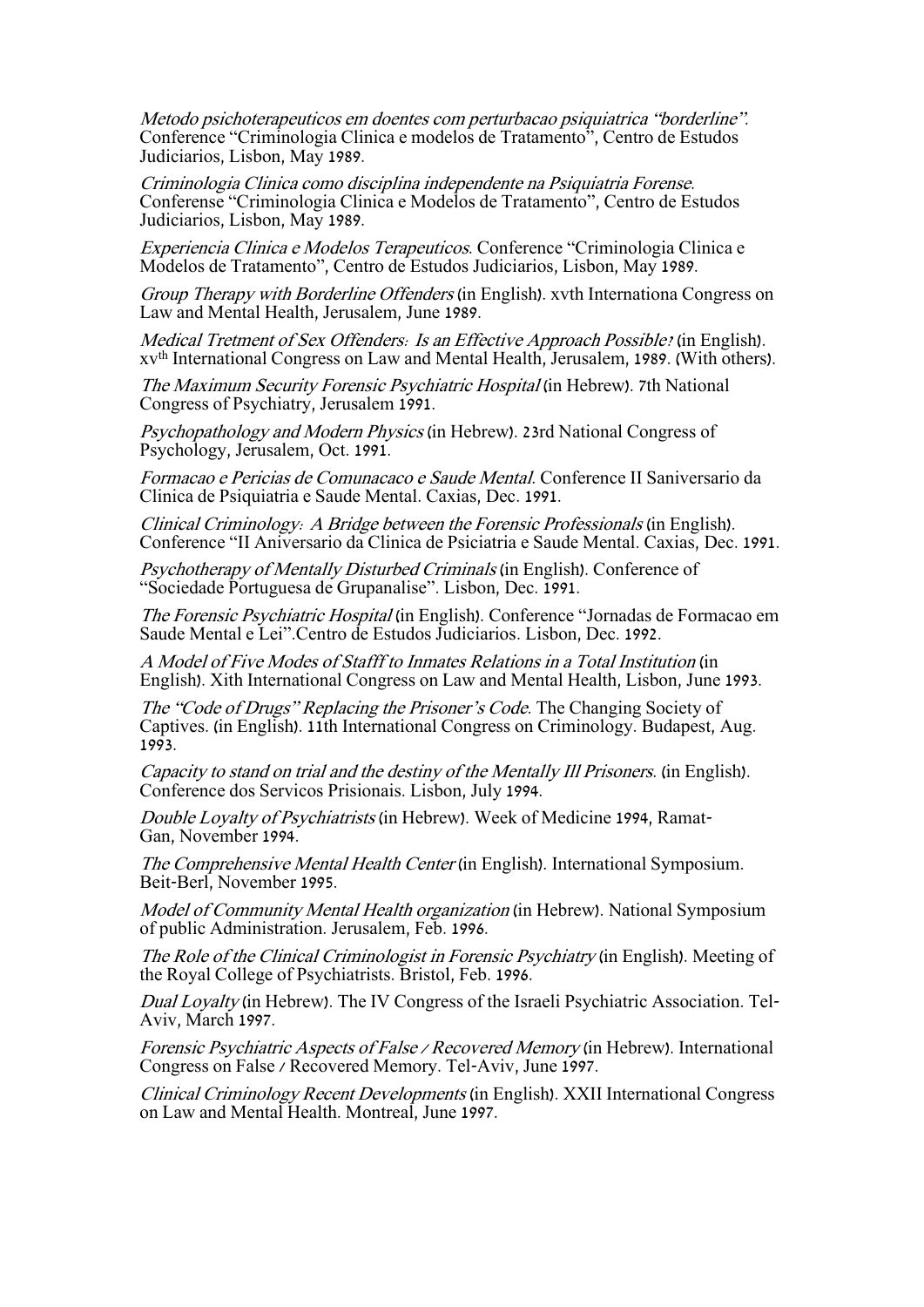The Forensic Psychiatric Expertise (in Hebrew). Symposium of the Israeli Psychiatric Association Tel-Aviv, November 1997.

Characteristics of the Psychopathology of Ultraorthodox Population (in Hebrew) Symposium of "Mishkan Avraham Association", Gedera, November 1997.

Forensic Psychotherapy. A Special Branch of Psychotherapy (in Hebrew). Symposium of the Israeli Forensic Psychiatric Association in Nes Ziona. May 1998.

Accountability of Mental Health Professionals (in English). XXIII International Congress on Law and Mental Health. Paris, July 1998.

The Ethos of Forensic Psychiatry (in Hungarian). Symposium of the Hungarian Criminological Association. Budapest, October 1998.

Treating Psychotic Disorders in Out-patient Services (in English). 2nd International Conference on the Synthesis between Psycho-pharmacotherapy and Psychotherapy. Geneva October 1999.

The Israeli Treatment Experience with Schizophrenic Patients. Anticipation and Reality (in English). 2nd International Conference on the Synthesis between Psychopharmacotherapy and Psychotherapy. Geneva. October 1999.

The suicidal Patient (in Hebrew). Sabbath Program Seminar: Medicine, Ethics and Halacha. Tweria. November 1999.

The Economic and Social Background of the 21st Century and its Influence on the Mental State of the People (in Hebrew). Conference of the Israeli Psychiatric Association. Ramat-Gan June 2000.

The Israeli Experience in Training of Forensic Psychiatrists (in English). Congress of European Psychiatrists. Stockholm, May 2002.

Dual Diagnosis Update. (in Hebrew). VI. Congress of the Israeli Psychiatric Association. Haifa, April 2003.

Cain, in the Szondian Aspect. Seminar of the Polish Israeli Psychiatric Association (in English). Haifa. April 2003.

Management of Patients in the Maximum-Security Hospital (in Hebrew). Seminar of Forensic Psychiatrists. Hedera. December 2003.

Forensic Psychiatry: Update (in Hebrew). Conference of the Israel Society for Forensic Psychiatry. Herzlia. June 2003.

Correlation between Somatic and Mental Pathology (in Hebrew). Symposium of the Western Galilee College. Acre, March 2004.

Involuntary Commitment and Restriction-regime in Hungary (in Hungarian). Symposium at the Congress of the Hungarian Psychiatric Association. Budapest, January 2005.

Forensic Expertise by Treating Physicians (in Hebrew). Workshop. National Conference of the Forensic Psychiatric Association. Dead See Resort. March 2005.

The History of Medical Ethics in the 20th Century (in Hebrew). International Congress of Law Medicine and Ethics. Haifa, May 2005.

Challenges Before Clinical Criminology (in Hebrew). National Conference of Israeli Clinical Criminologist. Bar Ilan University, Ramat Gan. Jun. 2005.

Constraint in contemporary psychiatric custodial treatment. International seminar on Forensic Psychiatry, Semmelweis University, Budapest. January 2006.

Therapeutic Jurisprudence (in English). Congress of European Psychiatrists, Nice. March 2006.